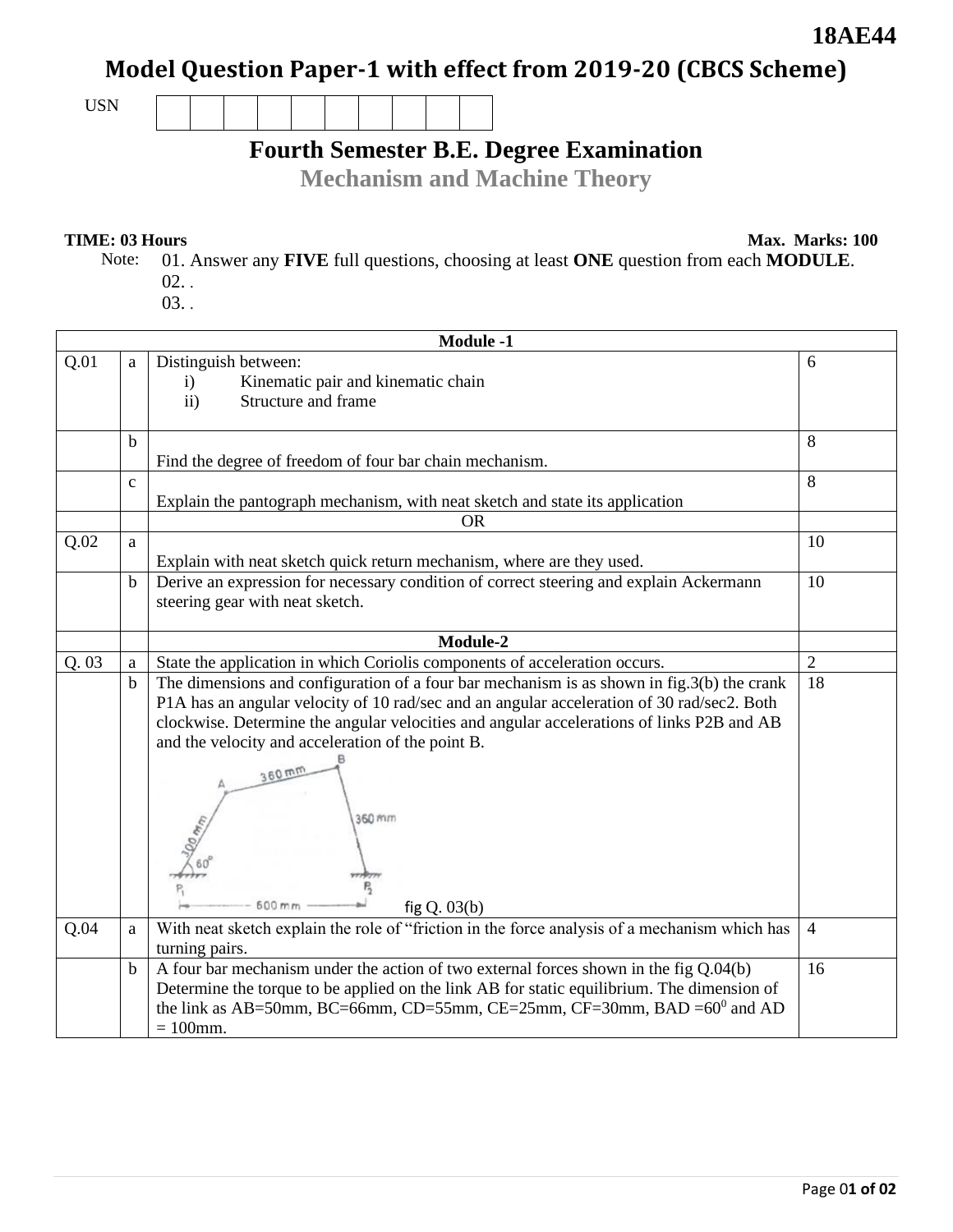### **18AE44**

| Q.05  | a           | $15^{°}/F = 500N$<br>B<br>Q.04(b)<br>Module-3<br>Explain the different types of gear train with neat sketches.                                                                                                                                                                                                      | 8              |
|-------|-------------|---------------------------------------------------------------------------------------------------------------------------------------------------------------------------------------------------------------------------------------------------------------------------------------------------------------------|----------------|
|       | $\mathbf b$ | A pair of gear has 16 teeth and 18 teeth, a module 12.5mm, addendum 12.5mm and a<br>pressure angle 14.5 degrees. Prove that the gear have interference. Determine the minimum<br>number of teeth and the velocity ratio to avoid the interference.                                                                  | 12             |
|       |             | <b>OR</b>                                                                                                                                                                                                                                                                                                           |                |
| Q.06  | a           | Derive expression for length of path of contact and arc of contact for a pair of involute gear<br>in contact.                                                                                                                                                                                                       | 8              |
|       | $\mathbf b$ | Fig shows epicycle gear train where the arm A the driver and annular gear D is the follower.<br>The wheel D has 112 teeth and B has 48 teeth. B runs freely on pin P and D is separately<br>driven. The arm A run at 100 rpm and wheel D at 50 rpm in same direction, find the speed<br>of wheel B and C<br>Q.06(b) | 14             |
|       |             | Module-4                                                                                                                                                                                                                                                                                                            |                |
| Q. 07 | a           | What do you mean by static balancing and dynamic balancing? A shaft running in bearing?                                                                                                                                                                                                                             | $\overline{4}$ |
|       | $\mathbf b$ | Four masses of magnitude 5, 6, 7 and M Kg revolve in planes A, B, C, and D respectively<br>the plane are spaced A to B 0.8m, A to C 1.2m, A to D 2m. The masses are all at the same<br>radius. Find the magnitude of M and the relative angular position of the masses for the<br>complete balance.                 | 16             |
|       |             | <b>OR</b>                                                                                                                                                                                                                                                                                                           |                |
| Q.08  | a           | Describe direct and reverse crank method of determines the unbalanced forces in radial<br>engines                                                                                                                                                                                                                   | 6              |
|       | $\mathbf b$ | An air compressor fitted with a 3-cylinder radial engine operates at a speed of 1200rpm the<br>length of each connecting rod is 225mm. the stroke is 150mm and the mass of the                                                                                                                                      | 14             |